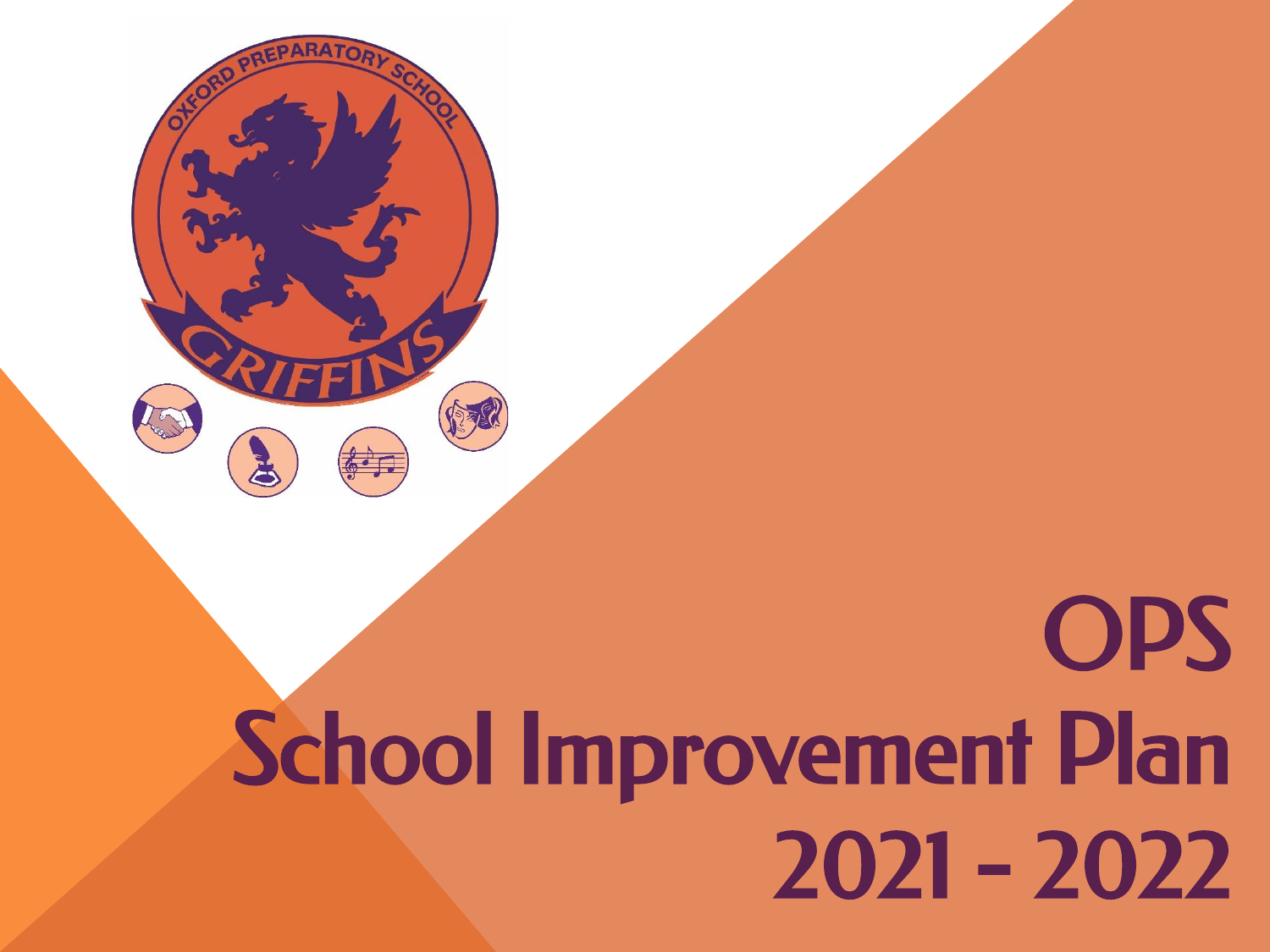### **Overview**

**The OPS School Improvement Plan was developed as a 2-year plan in the Fall of 2021. The team reviewed the previous years data and goals as part of the review process. This plan was developed by elected faculty, school administration, parents, and a student representative.** 

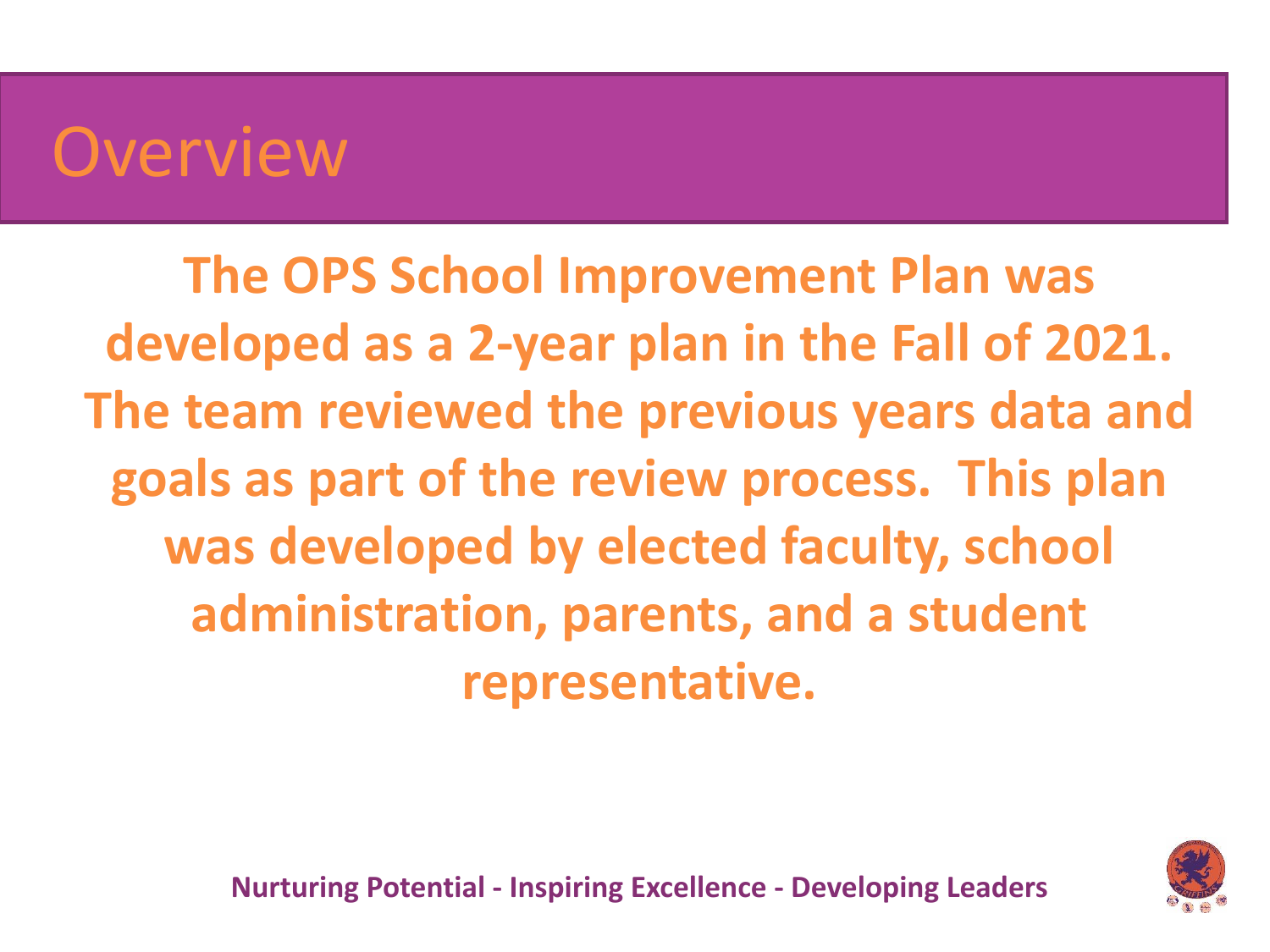## **Mission**

**Oxford Preparatory School's purpose is to graduate future leaders who have completed a rigorous curriculum, performed community service, and developed an appreciation of the arts in preparation for the challenges of the college of their choice. With support from our diverse community, we will cultivate intellectual curiosity in well-rounded students by engaging in critical thinking and experiential learning.**

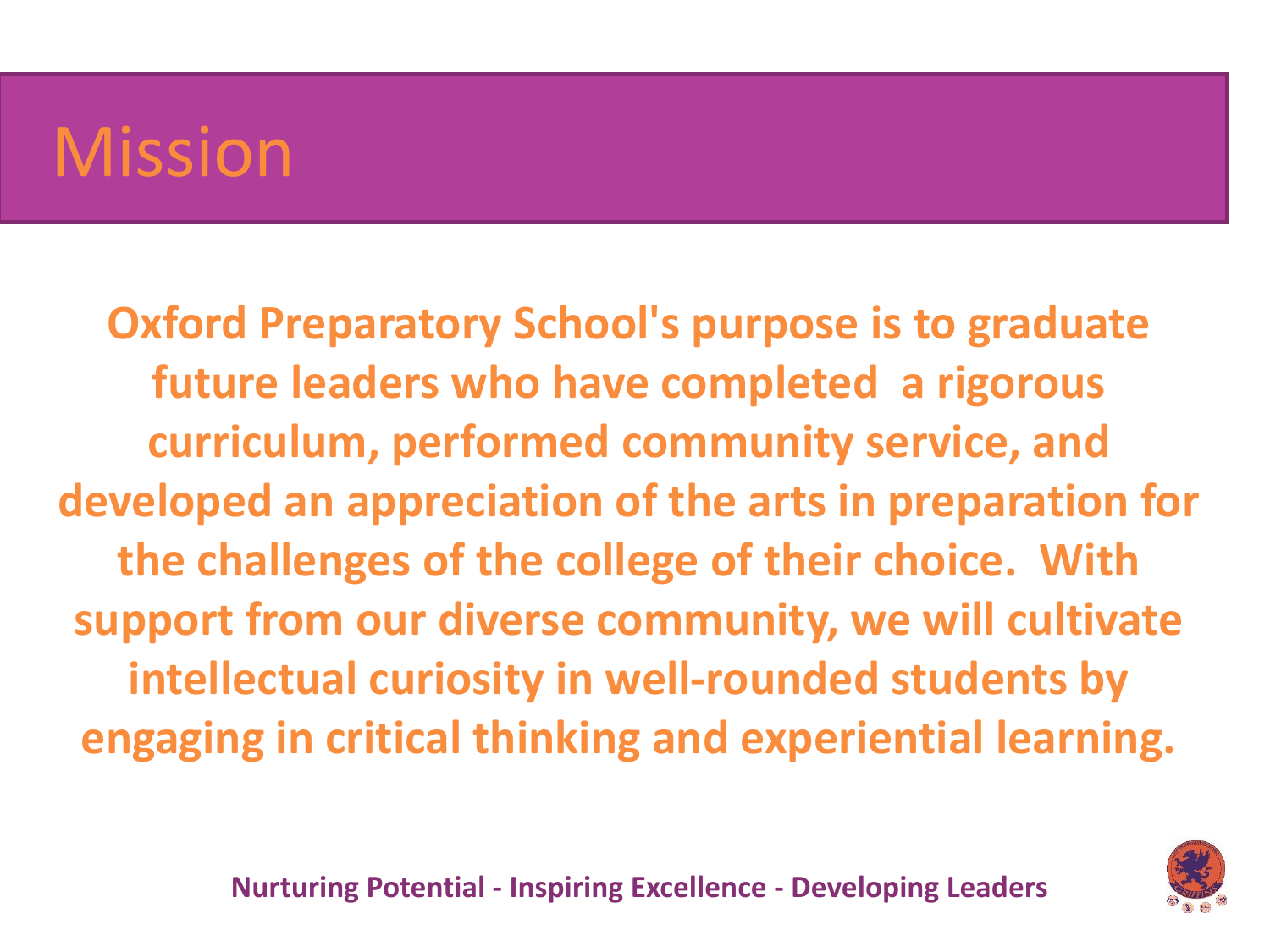### School Improvement Team

- **• Hannah Altieri Parent Rep.**
- **• Ashley Barnette EC Lead Teacher**
- **• Vici Bradsher Upper School Director**
- **• Bronwyn Champion Parent Rep.**
- **• Sean Connolly Elected Upper School Rep.**
- **• MaryAnn Crews Lower School Director**
- **• Christina Kostopolous Elected Lower School Rep.**
- **• J.C. Moore Parent Rep.**
- **• Wendy Short Elected Lower School Rep.**
- **• Conor Smith Elected Upper School Rep.**
- **• Candice Stewart Elected Lower School Rep.**
- **• Andrew Swanner Executive Director**
- **• Isaac Watkins Student Rep.**
- **• Heather Williams Elected Upper School Rep.**

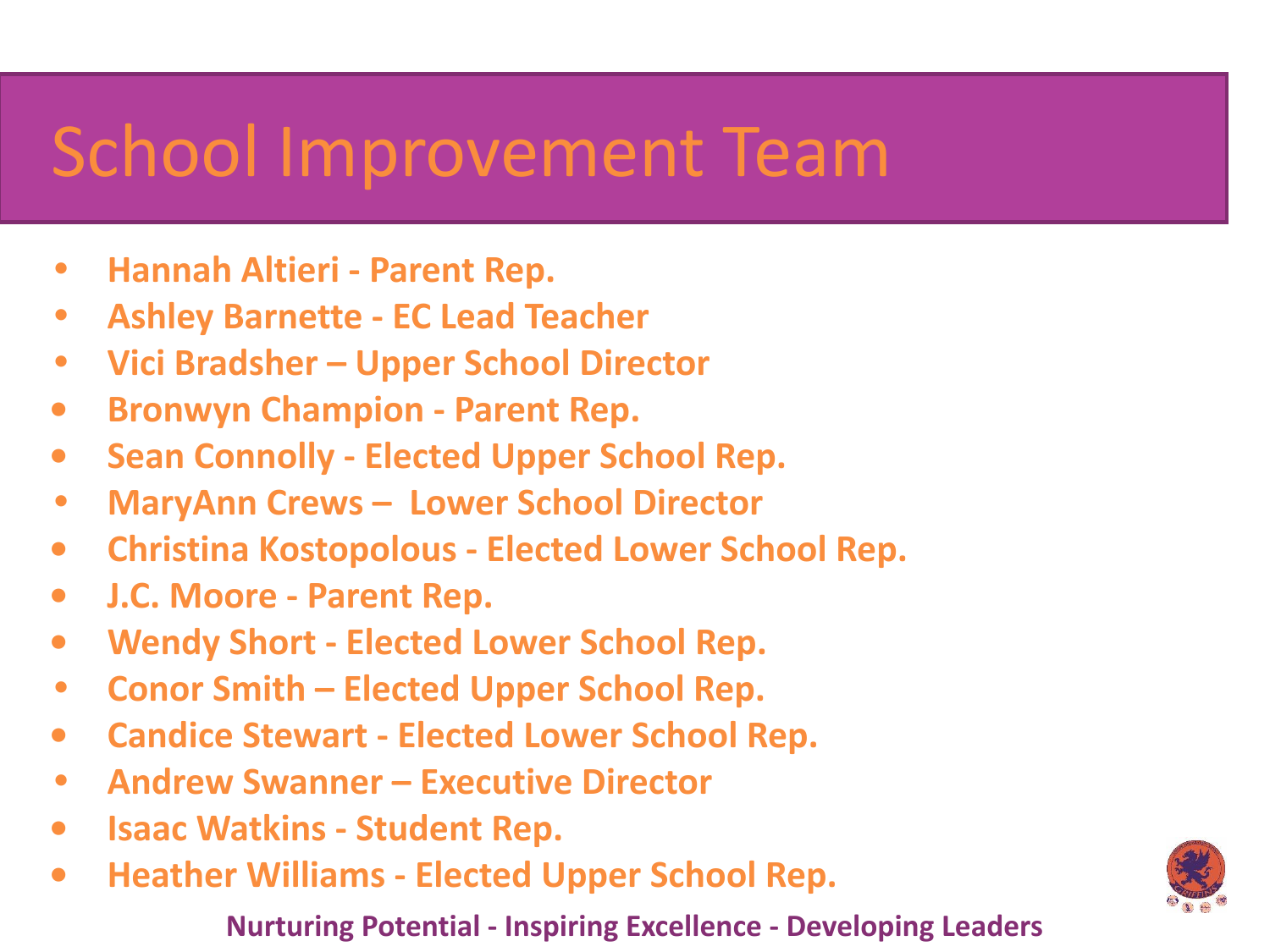**Goal 1: Promote and cultivate a college-bound culture amongst all OPS stakeholders leading to all OPS seniors being prepared as competitive candidates for admission who maintain degree progress at the college of their choice.**

- $\Box$  Enhance a school-wide program that educates and informs all stakeholders of the steps, requirements and opportunities that are part of the college admission process.
- $\Box$  Develop a school-wide program that exposes students to specific areas of preparation they will need for their major they are inspired to pursue.
- Align school resources to make sure all OPS students have access to and awareness of the skills and requirements needed to be successful in college.
- $\Box$  Make connections for students and families at all grade levels of the importance and relevance of a college degree in their futures and in their community.
- $\Box$  Develop a school-wide program to identify and support first generation college-bound students.

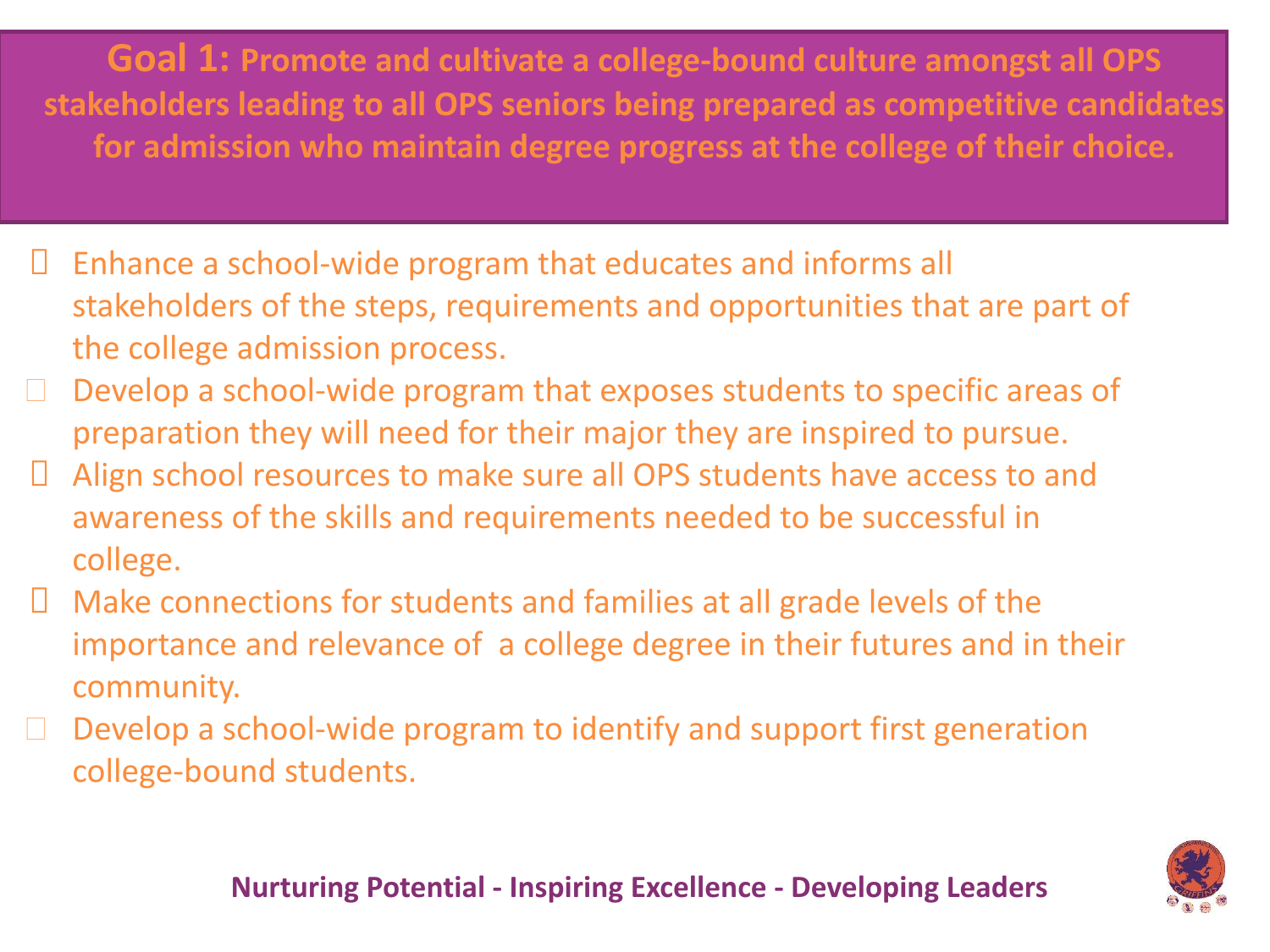**Goal 2: Improve standards-aligned instruction and classroom practices with a focus on critical thinking and student engagement, leading to growth in academic achievement for diverse learners.**

- Assure all lessons and assessments are directly aligned to each other and to appropriate standards.
- $\Box$  Provide exemplars and non-exemplars to students to demonstrate academic excellence for the standards being studied
- $\Box$  Establish formal review systems for academic improvement in subgroup populations, including the effectiveness of academic interventions.
- $\Box$  Develop targeted professional development plans for instructors that are identified for support in lesson planning, standards assessment, student-centered instruction, socratic questioning and classroom engagement strategies.

□ All students (100%) will make adequate progress as measured by EVAAS based on their EOG / EOC goals and there will be no discrepancies in growth between sub-groups.

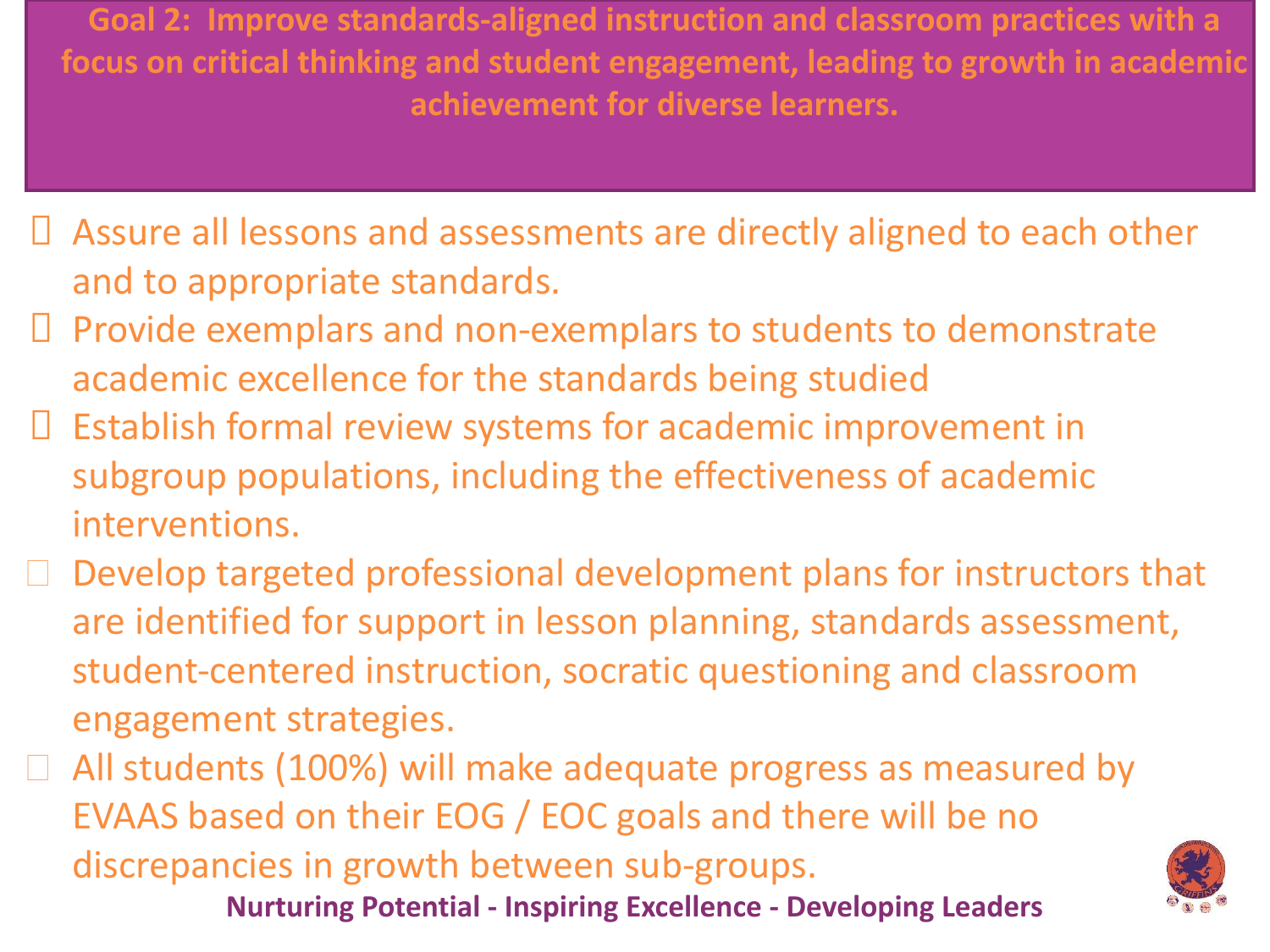**Goal 3:** *Recruit new teachers, and increase support to maximize teacher retention for consistency in academic environments across all grade levels.* 

- Identify and promote a culture where all staff members are valued and supported as well as united for a common purpose. Improve resources in order to support, welcome, and orient new instructional staff members.
- Review data and align school resources to address transitional needs of academic environments.
- Continue to improve communication between administration, counseling, and teachers so that all parties feel relevant and significant to the process of teaching and supporting our young people.

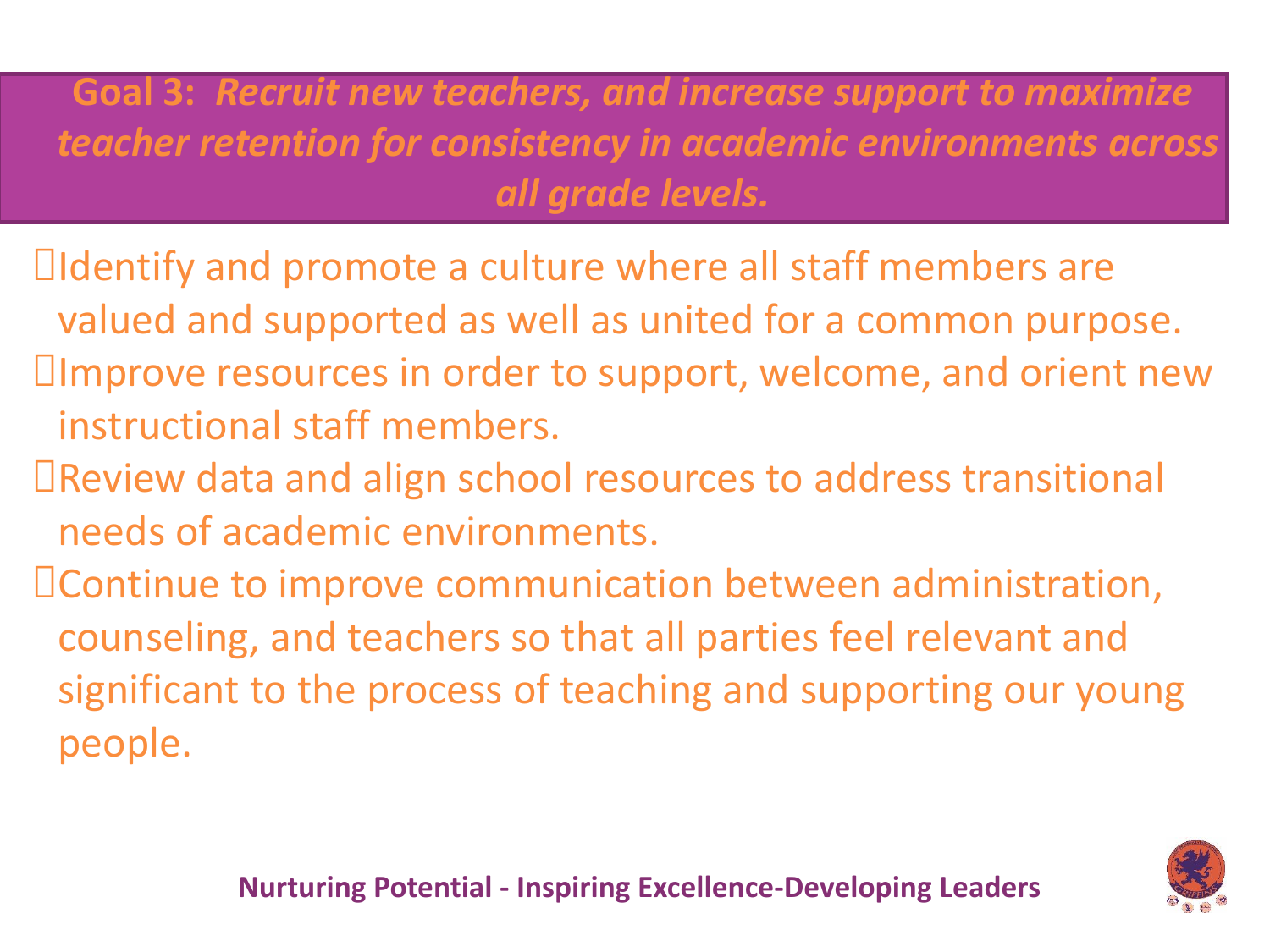#### **Goal 4: Nurture student leadership by developing intentional experiences that improve alignment to the school's mission.**

- $\Box$  Provide intentional socio-emotional instruction for students in areas to support leadership skills, including addressing resiliency, self-regulation, and empathy necessary to be effective leaders.
- $\Box$  Build student understanding of the importance of service and leadership as they matriculate at Oxford Prep by expanding student representation opportunities, i.e. a Student Council and Student Member of the Board.
- $\Box$  Expand extracurricular and leadership opportunities within the school and community for all students to help develop and refine their skills and habits to build leadership capacity, including student mentoring opportunities between Upper and Lower School.